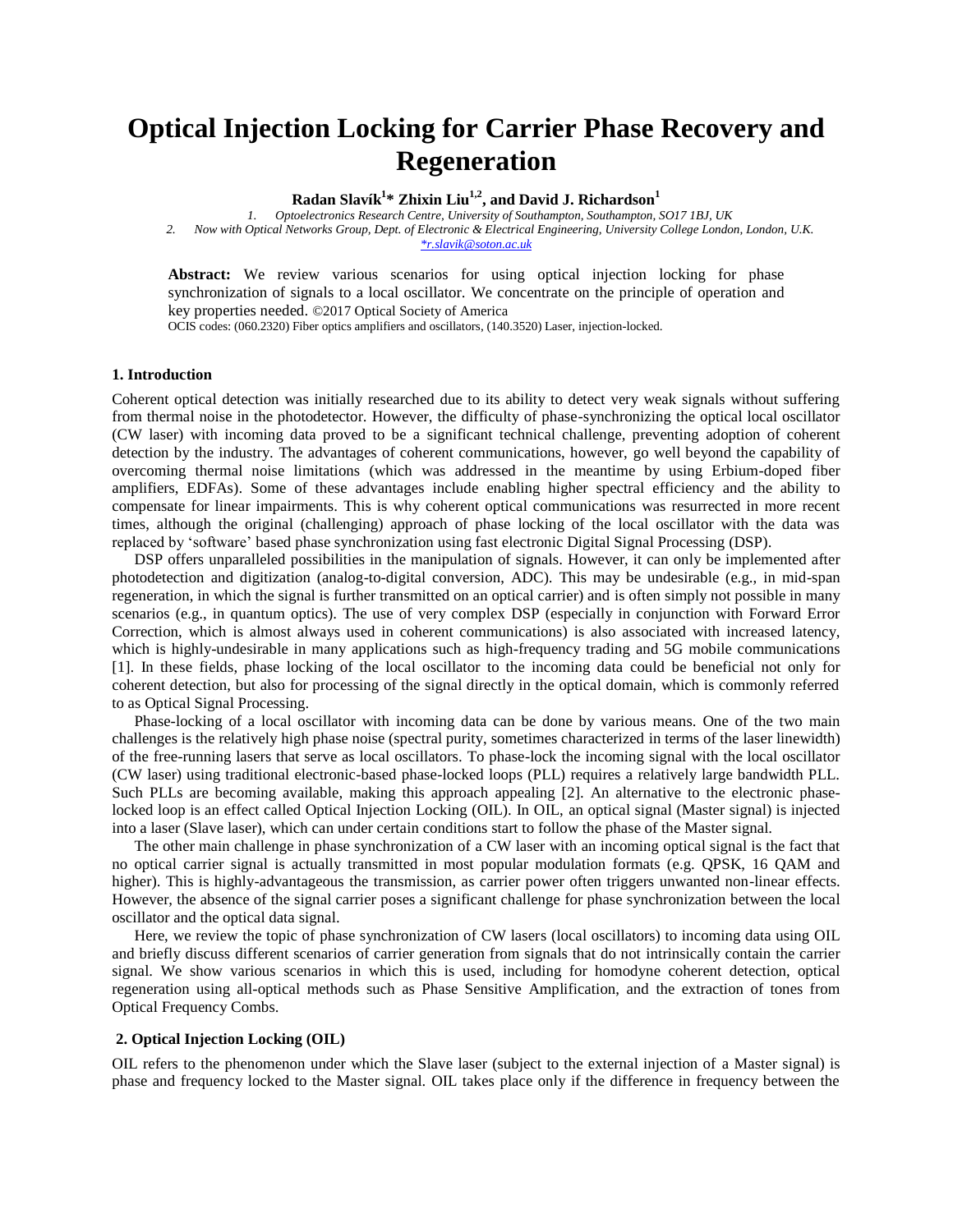Master signal and free running Slave laser  $(f_{Master} - f_{Slave}^{FreeRunning})$  is within a certain bandwidth known as the locking bandwidth (BW<sub>OIL</sub>). The locking bandwidth is proportional to the square root of the injection ratio  $\rho_{0IL}$  [\[3\]](#page-2-2):

$$
BW_{OIL} \approx \sqrt{\rho_{OIL}} = \sqrt{\frac{P_{Master}}{P_{Slave}}},\tag{1}
$$

where  $P_{Master}$  is the optical power of the Master injected into the Slave laser and  $P_{Slave}$  is the optical power of the free running Slave laser.

Roughly speaking, OIL is usually operated within one of the following three regimes:

- a) Large OIL ratio ( $\rho_{OIL} > -6 dB$ )
- b) Low OIL ratio (−6  $dB > \rho_{OIL} > -30$  dB); an example of a measured OIL range is shown in Fig. 1a
- c) Ultra-low OIL ratio ( $\rho_{0IL} < -30 dB$ )

#### 2.1 Large OIL ratio

A large OIL ratio strongly influences the Slave laser dynamics, allowing, for example, modulation bandwidth enhancement [\[4\]](#page-2-3). In general, Eq. (1) is not valid in this regime and is beyond the scope of this paper.

#### 2.2 Low OIL ratio

The low OIL ratio regime is the one most commonly used for phase synchronization of a Slave laser to a Master signal. In many applications, phase synchronization over as large a bandwidth as possible is required. An example is Slave laser linewidth narrowing using a narrow-linewidth Master laser [\[5\]](#page-2-4), or extraction of a single tone of an Optical Frequency Comb (which plays the role of the Master signal [\[6\]](#page-2-5)), as shown in Fig. 1b. An additional feature of the low OIL ratio regime is that the Slave laser power is relatively insensitive to fluctuations in the Master signal, giving rise to amplitude regeneration of the injected signal. This effect can be used for Master signal RIN (Relative Intensity Noise) reduction, or for amplitude regeneration of constant-amplitude modulated signals (e.g., BPSK/QPSK) [\[7\]](#page-2-6).

In all the afore-mentioned 'Low OIL ratio' regime applications, the Master signal is a low-phase noise (linewidth) signal and we want to 'copy' its low-noise phase properties onto the Slave laser – generally to either (i) improve the amplitude noise properties, (ii) amplify the (weak) Master signal, or (iii) 'clone' the Master laser (e.g., for "squeezed vacuum" (vacuum with quantum-limited noise unevenly distributed between amplitude and phase) experiments [\[8\]](#page-2-7). The situation is different in optical communications, where the optical signal is imparted with both amplitude and phase noise picked up during propagation through the optical network. 'Imprinting' this noise into the Slave laser (to be used, e.g., as a Local Oscillator in coherent detection) is obviously not desirable. The same applies for phase regenerators (e.g., based on Phase Sensitive Amplification [\[9\]](#page-2-8)), which rely on phase synchronization of the signal and the locally-generated phase-synchronized pumps without imprinting the noise on to the pumps. In these applications, the key property can be inferred from Eq. (1): This equation suggests that the OIL process acts as a low-pass optical filter (which, however, filters the signal phase only) whose bandwidth can be controlled by the OIL ratio  $\rho_{0IL}$ .



Fig. 1 (a) An example of low OIL ratio locking region. (b) OIL to a tone of an Optical Frequency Comb.2.3 Ultra-low OIL ratio

In some applications, it is desirable to get a very low BW<sub>0IL</sub> with values of  $\rho_{0IL}$  down to -60 dB or even smaller [\[10\]](#page-2-9). An example is single tone extraction of an Optical Frequency Comb with a narrow tone spacing, e.g., 250 MHz [\[10\]](#page-2-9), as commonly used in Metrology [\[11\]](#page-2-10). For such a narrow spacing,  $BW_{OIL}$  must be correspondingly small.